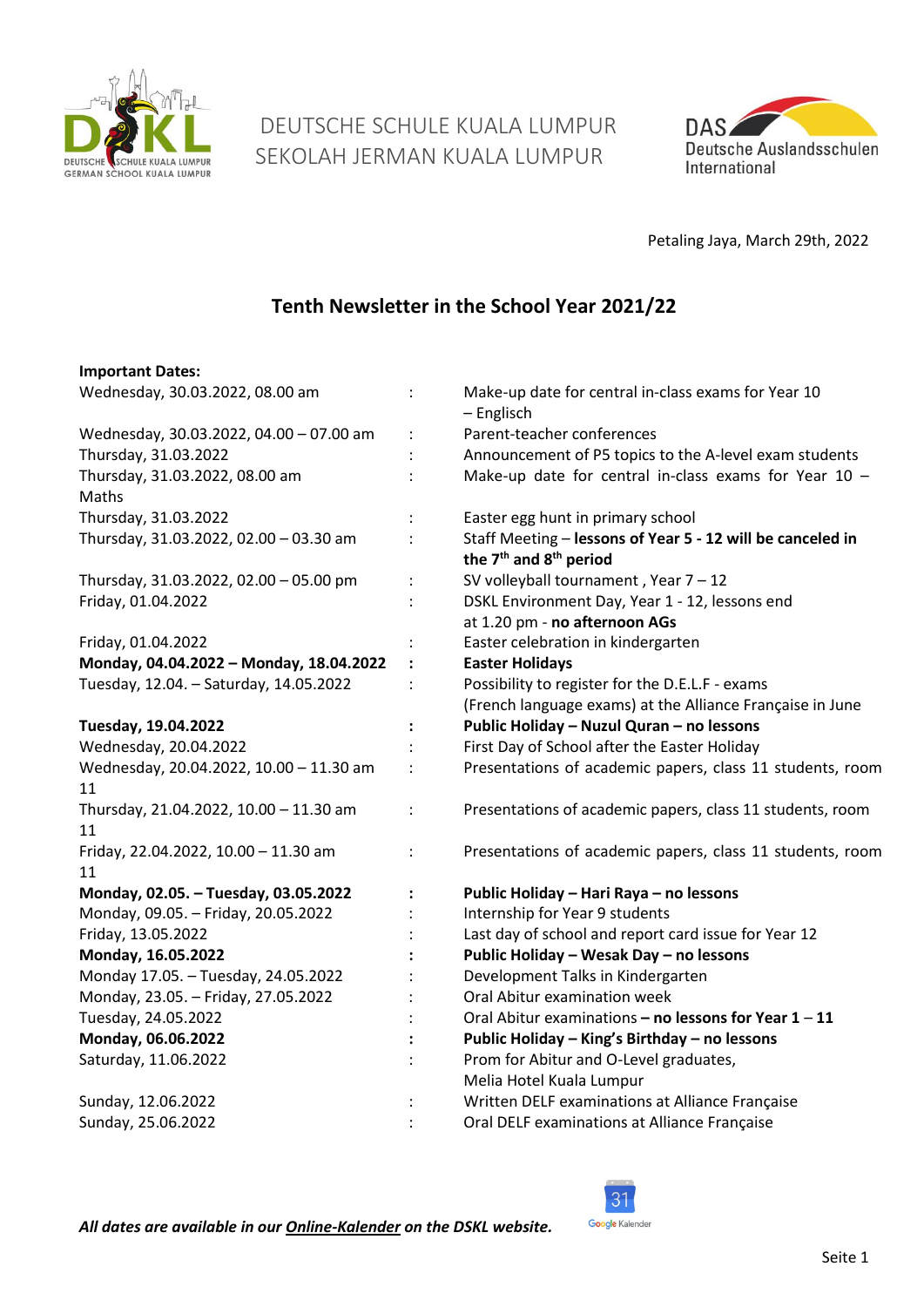Dear Parents and Teachers, dear Students,

## **BLI passed - Seal of Quality "Excellent German School Abroad" awarded again!**

A big thank you to all members of the school community, students, parents, parent representatives, administration, teachers and board. With diligence, a high level of commitment and dedication, we have mastered the many tasks involved in the preparation and implementation of the federal-state inspection. Special thanks go to the preparation team around Mr. Beer as well as to the teaching staff, who did an extraordinary job in the run-up to the inspection as well as during the inspection week. Many thanks also to the administration, which, with the active support of the Chamber of Commerce, made the entry of the inspectors possible in the first place.

\_\_\_\_\_\_\_\_\_\_\_\_\_\_\_\_\_\_\_\_\_\_\_\_\_\_\_\_\_\_\_\_\_\_\_\_\_\_\_\_\_\_\_\_\_\_\_\_\_\_\_\_\_\_\_\_\_\_\_\_\_\_\_\_\_\_\_\_\_\_\_\_\_\_\_\_\_\_\_\_\_\_\_\_\_\_\_\_\_\_

The inspection week itself was also marked by absences of students and teachers due to Corona illnesses and quarantine orders. Hybrid teaching in an inspection week presented an additional challenge for all.

I am therefore all the more pleased to be able to inform you that we have not only received the seal of approval once again, but have also completed the inspection with flying colors and an outstanding result. It is particularly worth mentioning in this context that all four teaching characteristics were rated well, which: "would not always have been expected at every school, even in normal times".

Thankfully, the Realschule exams were held without incident and our Realschule students were able to attend all written exams.

The pedagogical class conferences took place last week and on Friday, March 25<sup>th,</sup> the students of grades 5 - 12 received their second performance report of this school year. At this point, I would like to point out the parent-teacher conferences that will take place this week and which will again be conducted in an on-line format.

On March 10<sup>th</sup>, our SV had called for support for the "Youth for Peace" campaign of the student councils of German schools abroad. The students and teachers set a sign for peace together during the break time.

In preparation for our environmental project day next Friday, we were able to welcome Mr. Mangelmann as a recycling expert at the DSKL last week. In his presentation on "Environmental Sustainability - The urgent need to act", Mr. Mangelmann informed the students of grades 9 – 11 about the highly topical environmental issue. In his presentation he emphasized the need for action in environmental protection and together with the students he collected ideas and possibilities to make our school more sustainable. A big thank you to Mr. Mangelmann for his commitment and the interesting lecture, which was a "kick-off" for the upcoming Environment Day and got teachers and students alike in the mood for environmentally conscious action.

The Corona situation in the school remains tense and positive cases among students and colleagues continue to emerge. Again this week, some students and colleagues are in quarantine. Please monitor your children closely and seek medical advice if in doubt.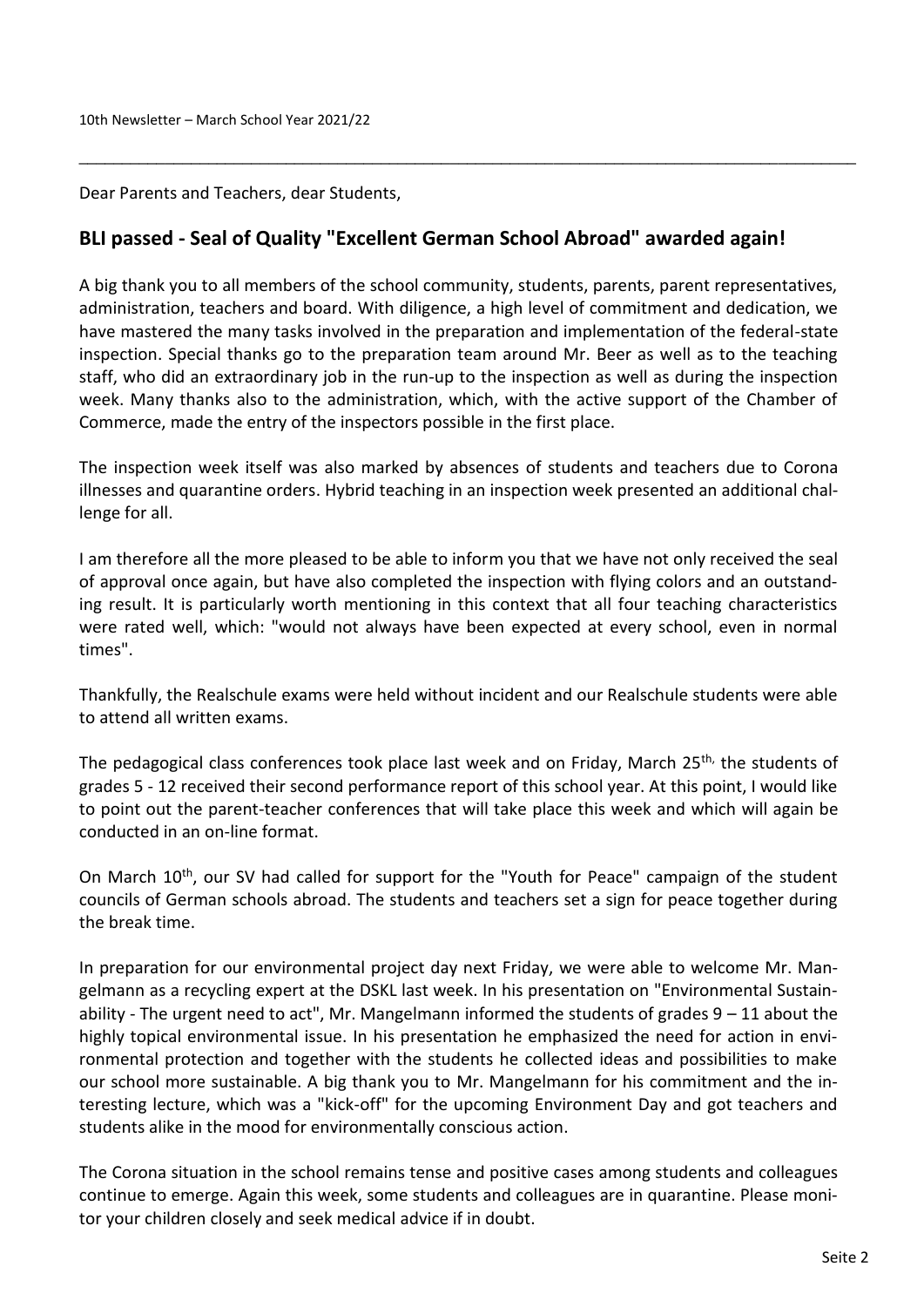#### Make-up dates for central class tests

The make-up dates for the central class tests will take place this week. The affected students of class 10 have been informed separately. The most important information is given below:

\_\_\_\_\_\_\_\_\_\_\_\_\_\_\_\_\_\_\_\_\_\_\_\_\_\_\_\_\_\_\_\_\_\_\_\_\_\_\_\_\_\_\_\_\_\_\_\_\_\_\_\_\_\_\_\_\_\_\_\_\_\_\_\_\_\_\_\_\_\_\_\_\_\_\_\_\_\_\_\_\_\_\_\_\_\_\_\_\_\_

Monday, 28.03.2022, 1st - 3rd period – make-up date ZK in German (1 student). Wednesday, 30.03.2022, 1st - 3rd period – make-up date ZK in English (7 students) Thursday, 31.03.2022, 1st - 3rd period – make-up date ZK in mathematics (7 students)

At the same time, class tests of Realschule students will also take place on Wednesday and Thursday. The affected students have been informed about the dates in detail.

For class scheduling of grade 10, please note the following:

- Monday, March 28<sup>th</sup> Class 10 lessons will take place as scheduled.
- Wednesday, March 30<sup>th</sup> Classes will be held following ZKs and classwork for Realschule students beginning at 4th period (10:45 a.m.).
- Thursday, March 31<sup>st</sup> Classes will be held following the ZKs and classwork of the Realschule

students beginning with the 4th class period (10:45 a.m.).

We wish all students success in their exams.

## Parents-teacher conferences on Wednesday, 30.03.2022

Parents-teacher-conferences will be held online on Wednesday, March 30<sup>th</sup>, 2022, from 4:00pm -7:00pm. Appointments can be booked directly by parents via Google Calendar. An email with instructions for booking appointments was already sent to you last Wednesday. Appointment reservations can be made until Tuesday, March 29<sup>th</sup>, 2022 at 10pm.

If you have any questions, please contact Ms. Stuckart, [services@dskl.edu.my](mailto:services@dskl.edu.my) .

## Volleyball Tournament of the SV

On Thursday, March 31st, 2022 from 2:00 - 5:00 p.m., the popular SV Volleyball Tournament for grades 7 - 12 will be held again after a long suspension. Afternoon classes will be cancelled on that day due to the staff meeting. The registration deadline for the volleyball tournament has already passed. Unfortunately, due to SOPs, we cannot allow spectators at the tournament this year. Only students registered for the tournament will be able to stay at school that afternoon.

All other students please return home after  $6<sup>th</sup>$  period at 1:30 pm, either by school bus (students registered for the school bus) or privately by parent pick-up or other transportation services. Thank you for your cooperation.

## Project day on Friday, 01.04.2022

On the last school day before the Easter school holidays, all students from grades 1 - 12 will have a joint environmental project day on the topic of sustainability. The projects sound very promising and deal with versatile topics like "Composting and Food Waste Management", "Packaging Recycling and Initial Waste Composition Study", designing cups and mugs with "Words of thoughts", designing a school garden, designing eco-labels, "Green Journa-lists", "Stomp with trash - designing musical instruments", "The soccer ball - a ball that brings joy to all children ? ", "Zero Waste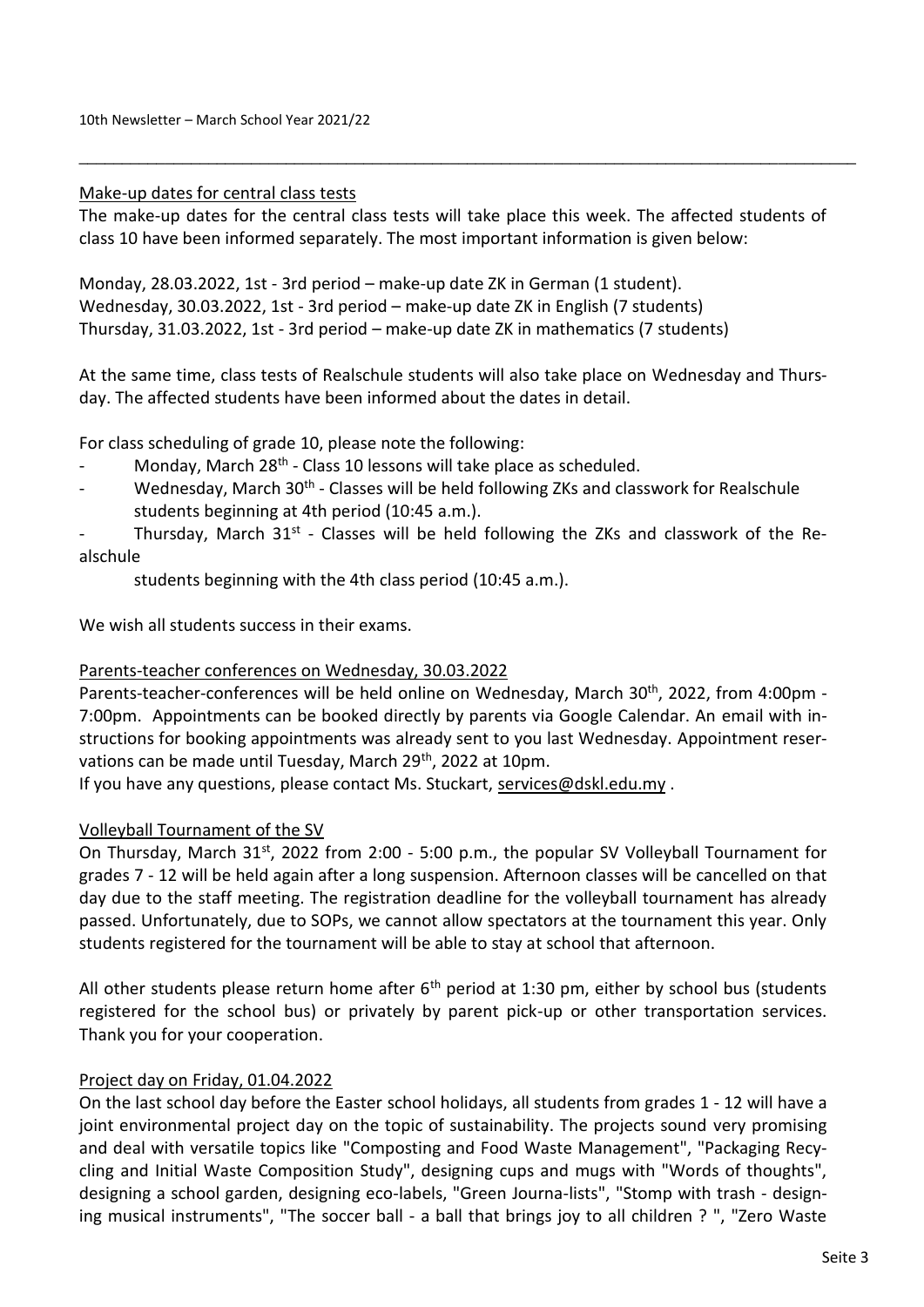Sewing - sustainable alternatives to disposable products", "Healthy regional breakfast - conscious food selection", "Garbage becomes art - garbage sculptures & photo staging".

\_\_\_\_\_\_\_\_\_\_\_\_\_\_\_\_\_\_\_\_\_\_\_\_\_\_\_\_\_\_\_\_\_\_\_\_\_\_\_\_\_\_\_\_\_\_\_\_\_\_\_\_\_\_\_\_\_\_\_\_\_\_\_\_\_\_\_\_\_\_\_\_\_\_\_\_\_\_\_\_\_\_\_\_\_\_\_\_\_\_

After the project work, the individual groups will present their results to all students of the school in the schoolyard. We look forward to this exciting and educational day.

Please note that classes will end at 1:20 on this day. There will be no AGs in the afternoon. The school buses will leave at 1.30. Self-drivers are asked to pick up their children from school after 6<sup>th</sup> period.

## Presentations of the class 11 academic papers

The students of class 11 will present their academic papers from April  $20^{th}$  – 22<sup>nd</sup>, 2022 from 10.00 - 11.30/11.45 a.m. in the classroom 11 of the DSKL. This year the presentations will only take place in front of a small audience due to the risk of contagion. We ask for your understanding that we are not allowed to welcome external spectators for this reason.

## D.E.L.F. - Exams at the Alliance Française

The D.E.L.F. exams (French language exams) at the Alliance Française will take place again this year in June. The exams are suitable for our students in grades 7 - 12. If you are interested, please reg-ister your children directly with the Alliance Française at this [Link](https://www.alliancefrancaise.org.my/diplomas/delf-dalf/) as of April 12<sup>th</sup>, 2022. Please note the registration deadline is May  $14<sup>th</sup>$ , 2022, the two exam dates are June  $12<sup>th</sup>$  and June  $25<sup>th</sup>$ , 2022. If you have any questions, about your child's language exam level (A1 - C1) or any other questions, please contact your children's French teachers at [menne@dskl.edu.my,](mailto:menne@dskl.edu.my) [wahl@dskl.edu.my,](mailto:wahl@dskl.edu.my) [zander@dskl.edu.my](mailto:zander@dskl.edu.my) or [foessmeier@dskl.edu.my.](mailto:foessmeier@dskl.edu.my)

## Changes in the administration management

After the Easter vacations, we are pleased to welcome Ms. Anja Schupp as a new team member in our administration. During the absence of Mrs. Dehnert due to parental leave, she will take over the deputy administrative management. In addition, Ms. Schupp will already take up her first tasks as project manager for the Eurocampus, which she will then carry out in full after Ms. Dehnert's return.

In the course of the handover, the e-mail address of the administrative management was linked to the corresponding function, analogous to the other contact persons of the administration. From now on, you can reach the head of administration at the e-mail address [manager@dskl.edu.my.](mailto:manager@dskl.edu.my)

## Art competition 2022

We would like to remind you once again about this year's art competition. Students in grades  $1 - 6$ are encouraged to design the cover for next school year's homework book. For the upper grades, the contest is to design the cover for our yearbook. Artwork can be submitted as a scan or photo to Mrs. Ebbers at projects@dskl.edu.my by 4/29/2022 (extended deadline!). Please hand in the originals to Mr. Beer. We hope you have fun implementing your ideas and are looking forward to your suggestions!

## Host families needed from August 2022 onwards

In the upcoming school year 2022/23, we would again like to host students from Germany in our  $10<sup>th</sup>$ and  $11<sup>th</sup>$  grade.